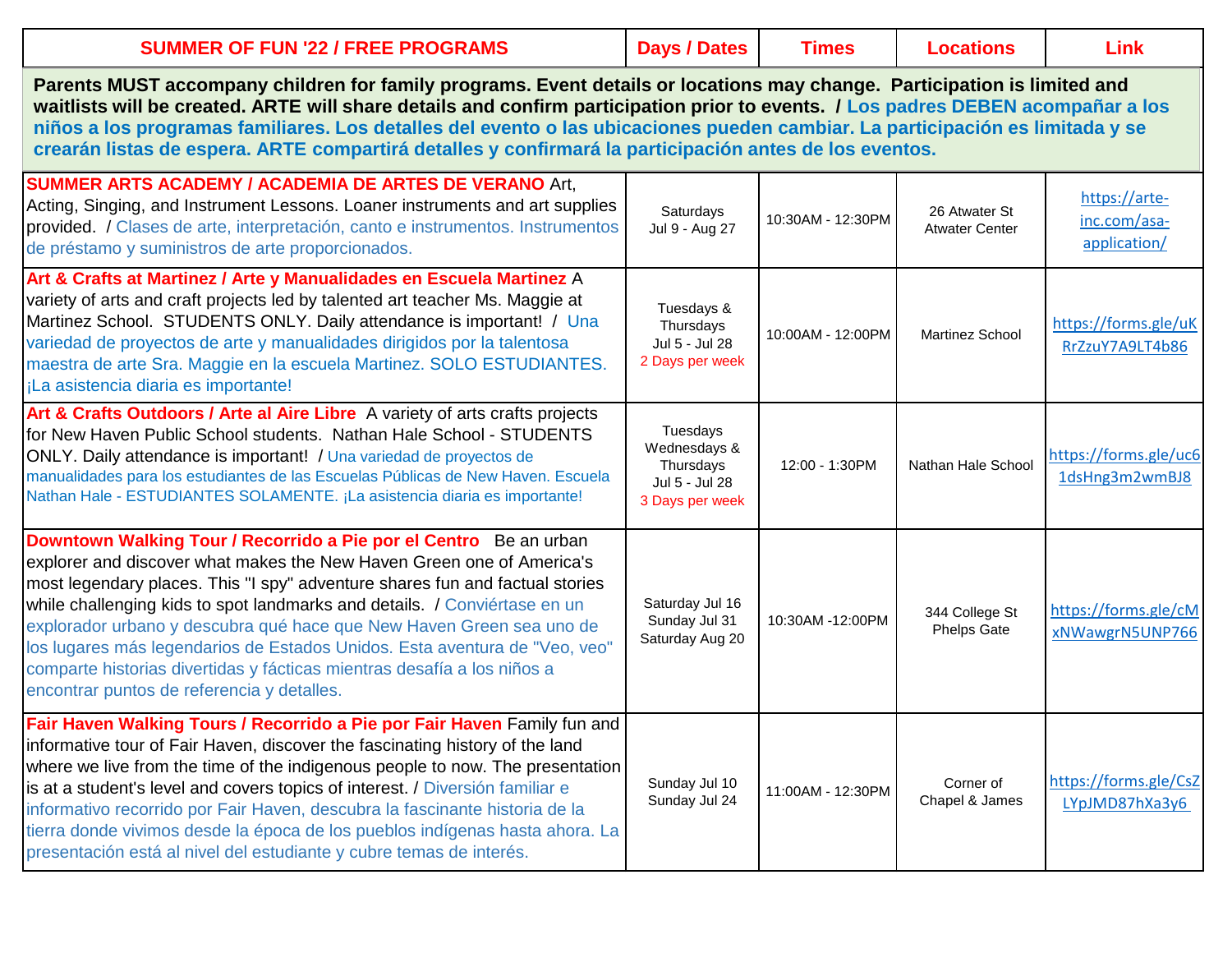| Dixwell Neighborhood Tour / Recorrido por el Vencidario de Dixwell Join<br>Frank Mitchell for an interesting talk & tour of historic Dixwell. Discover the<br>brand new Q House and why this neighborhood is so important. Unase a<br>Frank Mitchell para una interesante charla y recorrido por el histórico Dixwell.<br>Descubra la nueva Casa Q y por qué este vecindario es tan importante   | Saturday Jul 23<br>Saturday Aug 6                                       | 10:30AM - 12:00PM | Q House<br>197 Dixwell Ave                                                              | https://forms.gle/ibJ<br>UwdLzSeyVhf3n8 |
|--------------------------------------------------------------------------------------------------------------------------------------------------------------------------------------------------------------------------------------------------------------------------------------------------------------------------------------------------------------------------------------------------|-------------------------------------------------------------------------|-------------------|-----------------------------------------------------------------------------------------|-----------------------------------------|
| <b>OUR SOUND Marine Ecology / NUESTRO OCEANO Ecología Marina</b><br>Learn about issues we have created on our coasts. Discover exciting<br>research initiatives. See impacted critters and research equipment. / Conoce<br>las problemáticas que hemos creado en nuestras costas. Descubra<br>interesantes iniciativas de investigación. Vea criaturas impactadas y equipos<br>de investigación. | Saturday Jul 9<br>Sunday Jul 10<br>Sunday Jul 17<br>Saturday Jul 23     | 11:00AM - 12:30PM | Sound School<br>60 Water Street                                                         | https://forms.gle/VM<br>9J1xx6TJffLYJC6 |
| "Make It - Take It" Read Aloud / Leer en Voz Alta "Make It - Take It"<br>Interactive games, a read aloud, and a "Make It - Take It" activity includes<br>take home book. / Los juegos interactivos, una lectura en voz alta y una<br>actividad de "Hazlo, llévatelo" incluyen un libro para llevar a casa.                                                                                       | Saturday Jul 9<br>Saturday Jul 30<br>Saturday Aug 13<br>Saturday Aug 20 | 10:00AM - 12:00PM | 7/9 Clinton School<br>7/30 Atwater Center<br>8/13 East Shore Park<br>8/20 Jepson School | https://forms.gle/To<br>qNzv49GM9DejMK9 |
| <b>Capoeira</b><br>Brazilian Martial Arts & Fitness / Artes marciales y fitness brasileños                                                                                                                                                                                                                                                                                                       | Saturday Jul 9<br>Saturday Jul 30<br>Saturday Aug 6<br>Saturday Aug 13  | 1:00PM - 2:30PM   | East Rock Park<br>College Woods<br>7/30 Atwater Center                                  | https://forms.gle/WT<br>PUC6cSEbHMSwUF8 |
| Hiking Nature Walks & Talks / Excursiones por la Naturaleza y Charlas<br>Take a guided tour and discover the beauty and wonder of East Rock Park.<br>Explore the flora, fauna, and wildlife. / Realice un tour con guia y descubra la<br>belleza y las maravillas de East Rock Park. Explore la flora, la fauna y la vida<br>silvestre.                                                          | Saturday Jul 9<br>Sunday Jul 17<br>Sunday Augus 21                      | 11:00AM -12:30PM  | East Rock Park<br>August Rose Garden                                                    | https://forms.gle/mh<br>T4jXiNgpmmyWBZ9 |
| The Healing Picnic / La Merienda Curativa Therapeutic family fun,<br>expression painting, discussion about shared experiences, games and<br>snacks. / Diversión terapéutica en familia, pintura de expresiones, discusión<br>sobre experiencias compartidas, juegos y meriendas.                                                                                                                 | Sunday Jul 10<br>Sunday Jul 17<br>Sunday Jul 24<br>Sunday Jul 31        | 2:30PM - 4:00PM   | The Healing Garden<br>105 Valley St.                                                    | https://forms.gle/9C<br>bT8mY34qi8txdr8 |
| ART in the COVE / ARTE en COVE Join us for a family art project at the<br>Pardee- Morris House. July 10 Painting Day & August 7 Sea Glass Art. House<br>open for tours. / Únase a nosotros para un proyecto de arte familiar en<br>Pardee-Morris House. 10 de julio Día de la pintura y 7 de agosto Arte en vidrio<br>marino. Casa abierta para visitas                                          | Sunday Jul 10<br>Sunday Aug 7                                           | 1:30PM - 3:00PM   | Pardee Morris House                                                                     | https://forms.gle/rj9J<br>xiaNPz5hTkJE9 |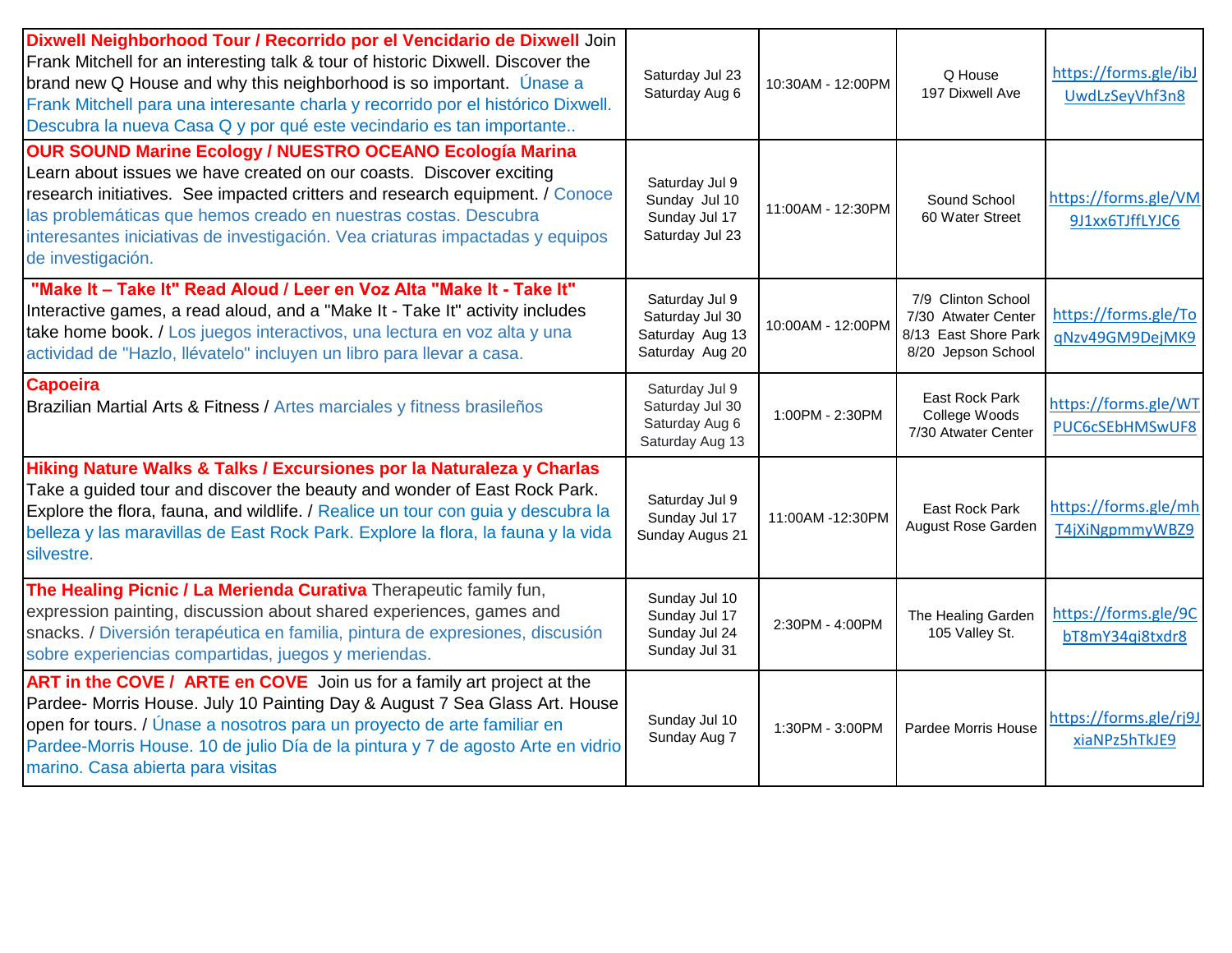| Let's Dance/ Vamos a Bailar Polish your moves with a dance class for the<br>whole family! Whether you dance daily or haven't stepped on the dance floor<br>in a while, this class is for you! Bring your enthusiasm, energy and most<br>importantly a water bottle! / ¡Perfecciona tus movimientos con una clase de<br>baile para toda la familia! Tanto si bailas a diario como si hace tiempo que no<br>pisas la pista de baile, jesta clase es para ti! ¡Trae tu entusiasmo, energía y lo<br>más importante una botella de agua! | Saturday Jul 16<br>Saturday Jul 23<br>Saturday Aug 6<br>Saturday Aug 13 | 10:30AM - 11:30AM                                            | <b>Atwater Center</b><br>26 Atwater St.                                                 | https://forms.gle/JGF<br>xsdvQkcCwP5pz8        |
|-------------------------------------------------------------------------------------------------------------------------------------------------------------------------------------------------------------------------------------------------------------------------------------------------------------------------------------------------------------------------------------------------------------------------------------------------------------------------------------------------------------------------------------|-------------------------------------------------------------------------|--------------------------------------------------------------|-----------------------------------------------------------------------------------------|------------------------------------------------|
| Photography Outdoors / Fotografía al Aire Libre Bring your camera or<br>borrow one of ours. Join accomplished photographer Carmen Nieves to learn<br>techniques to take great photos. / Traiga su cámara o pida prestada una de<br>las nuestras. Únase a la fotógrafa consumada Carmen Nieves para aprender<br>técnicas para tomar excelentes fotos.                                                                                                                                                                                | 2 Sessions / date<br>Saturdays Jul 16<br>Saturdays Aug 13               | <b>Pick One Session</b><br>10:30AM Session<br>1:00PM Session | <b>East Shore Park</b>                                                                  | https://forms.gle/iRD<br>z4zsQHCQeQbbm6        |
| Family Photo Shoot / Sesión de Fotos Familiar Join talented photographer<br>Chike lieh. Pose with your family as Chike captures beautiful memories for<br>you to keep. / Únete al talentoso fotógrafo Chike ljeh. Posa con tu familia<br>mientras Chike captura hermosos recuerdos para que los guardes.                                                                                                                                                                                                                            | Sunday Jul 24<br>Sunday Aug 7                                           | 1:00PM - 3:30PM                                              | East Rock Park<br>College Woods                                                         | https://forms.gle/Bp<br>QZG5bCTkPdSo8f8        |
| The Importance of Bees / La importancia de las Abejas Suit up and take<br>part in a live hive check and learn why bees are vital! / jVistete y participe en<br>un control de colmenas/panal de abejas en vivo y descubre por qué las abejas<br>son importantes!                                                                                                                                                                                                                                                                     | Saturday Jul 23<br>Saturday Jul 30<br>Saturday Aug 6<br>Saturday Aug 13 | 11:00AM - 12:30PM                                            | July 30 & August 6<br>8 Arthur Street<br>July 23 & August 13<br>14 Rosette St.          | https://forms.gle/Wx<br>Np2RSZwx3sGMeJA        |
| Love, Gratitude, and Kindness - More Than Just Words / Amor, Gratitud<br>y Amabilidad - Más que Palabras Come join our interactive family fun<br>"Gratitude Jar Workshop" packed with ways to show love, gratitude, and count<br>everyday blessings. Includes activities and take home project. / Unase a<br>nuestra diversión familiar interactiva "Taller de tarros de gratitud" repleto de<br>formas de mostrar amor, gratitud y contar las bendiciones diarias. Incluye<br>actividades y proyecto para llevar a casa.           | Saturday Jul 30                                                         | <b>Pick One Session</b><br>10:30AM Session<br>1:00PM Session | <b>Atwater Center</b><br>26 Atwater St                                                  | https://forms.gle/wC<br>G8oATmFzQJRTgo8        |
| Puppet Workshop / Taller de Marionetas Students learn acting,<br>performance skills, voice overs, and comedy using puppets. / Los estudiantes<br>aprenden actuación, habilidades de interpretación, doblaje y comedia usando<br>títeres.                                                                                                                                                                                                                                                                                            | Saturday Jul 30<br>Sunday Jul 31<br>Sunday Aug 20<br>Sunday Aug 21      | 12:00PM - 2:00PM                                             | Jul 30 Atwater Center<br>26 Atwater Street<br>The Learning Corridor<br>209 Shelton Ave. | https://forms.gle/Me<br><b>9DZyHYRSHNwyoNA</b> |
| Soccer Clinic / Clínica de Fútbol Participants will learn various soccer<br>techniques and sharpen their skills. / Los participantes aprenderán varias<br>técnicas de fútbol y perfeccionarán sus habilidades.                                                                                                                                                                                                                                                                                                                      | Saturday Aug 6<br>Sunday Aug 7                                          | 10:00-11:30AM                                                | F.A.M.E.<br>255 Blathcley Ave                                                           | https://forms.gle/Mr<br>55xMSMBrCc487X8        |